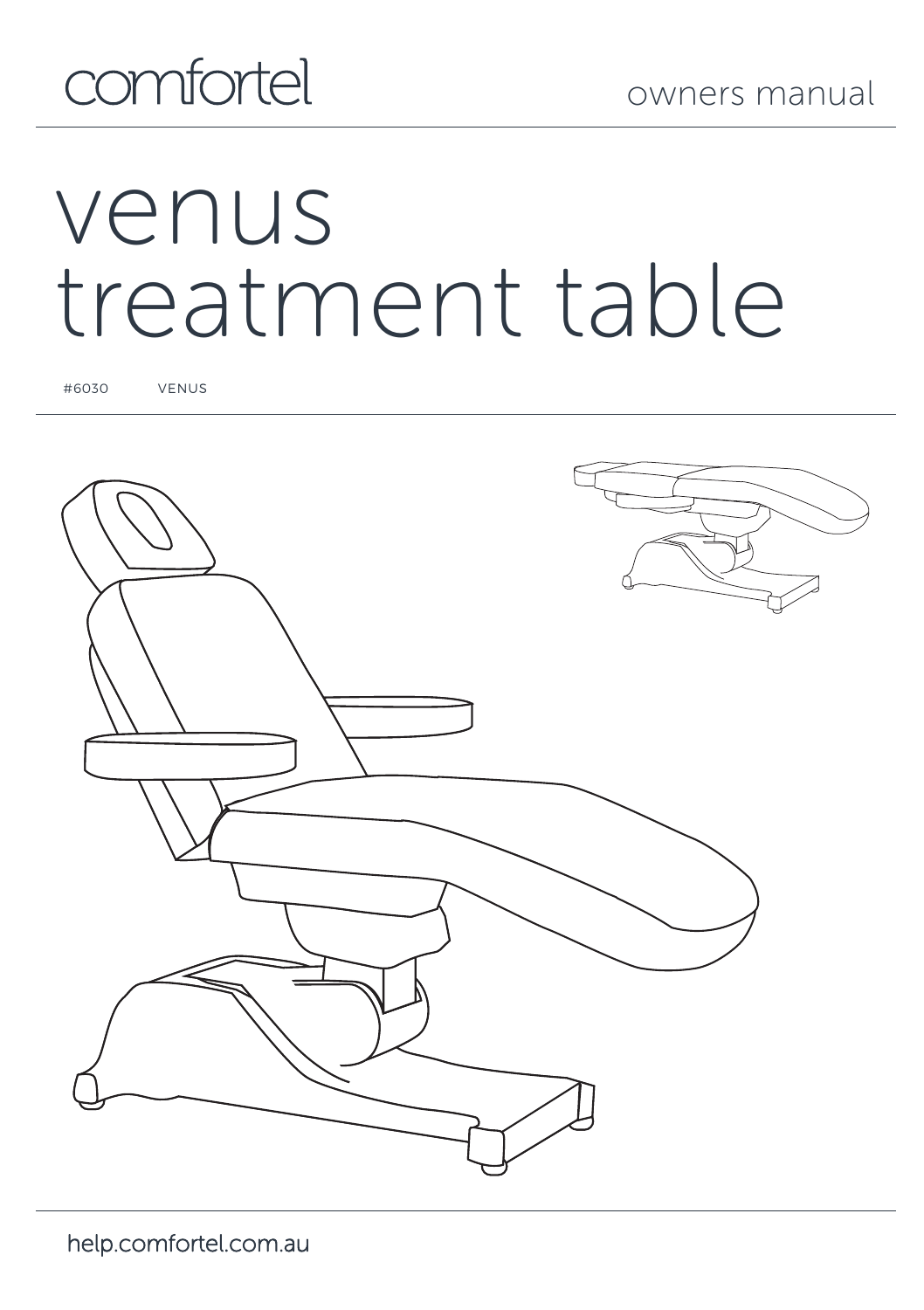Listed below are essential safety precautions.

## GENERAL SAFETY

- 1. Read carefully and keep these instructions in a safe place.
- 2. Use this product only for its intended function and do not use attachments not recommended by the manufacturer.
- 3. Do not use outdoors.
- 4. Do not try to move the table when in use.

## ELECTRICAL APPLIANCES

- 1. All GPO's must be installed by a qualified Electrician in accordance with local electrical standards.
- 2. DO NOT allow children to operate the electric motors in this product.
- 3. Turn the power off and remove the plug when not in use.
- 4. Turn the power off and remove the plug when cleaning.
- 5. Do not let the power cord get damaged in any way.
- 6. Keep the power cord away from heat sources.
- 7. Do not use an extension cord unless the cord complies with local electrical safety standards.
- 8. Periodically inspect the power cord for signs of damage.
- 9. Do not operate any electrical item with a damaged power cord.

## GET STARTED





IMPORTANT KEEP FINGERS AND HANDS AWAY FROM TABLE JOINTS UNDER THE TABLE



## IMPORTANT DO NOT ALLOW CHILDREN AROUND THE

TREATMENT TABLE WHEN IN USE



## IMPORTANT

DO NOT ALLOW CHILDREN TO OPERATE THE ELECTRIC MOTORS THAT MOVE THE TABLE



### IMPORTANT DO NOT USE AROUND WATER OR IN A WET ENVIRONMENT



## IMPORTANT WHEN REPLACING ANY PARTS OR

ASSEMBLING THE TABLE, YOU MUST ENSURE THE TABLE IS RESTING ON IT'S SIDE TO SAFEGUARD FROM CRUSH INJURY

## V E N U S

Beauty bed with electric adjustment

Width: 620mm (24.4") with arms 810mm (31.9") Length: 1840mm (72.4") Height Range: 660mm-890mm (26"-35") · Electric height, back & tilt · Hand held remote control





All measurements are in mm (inches).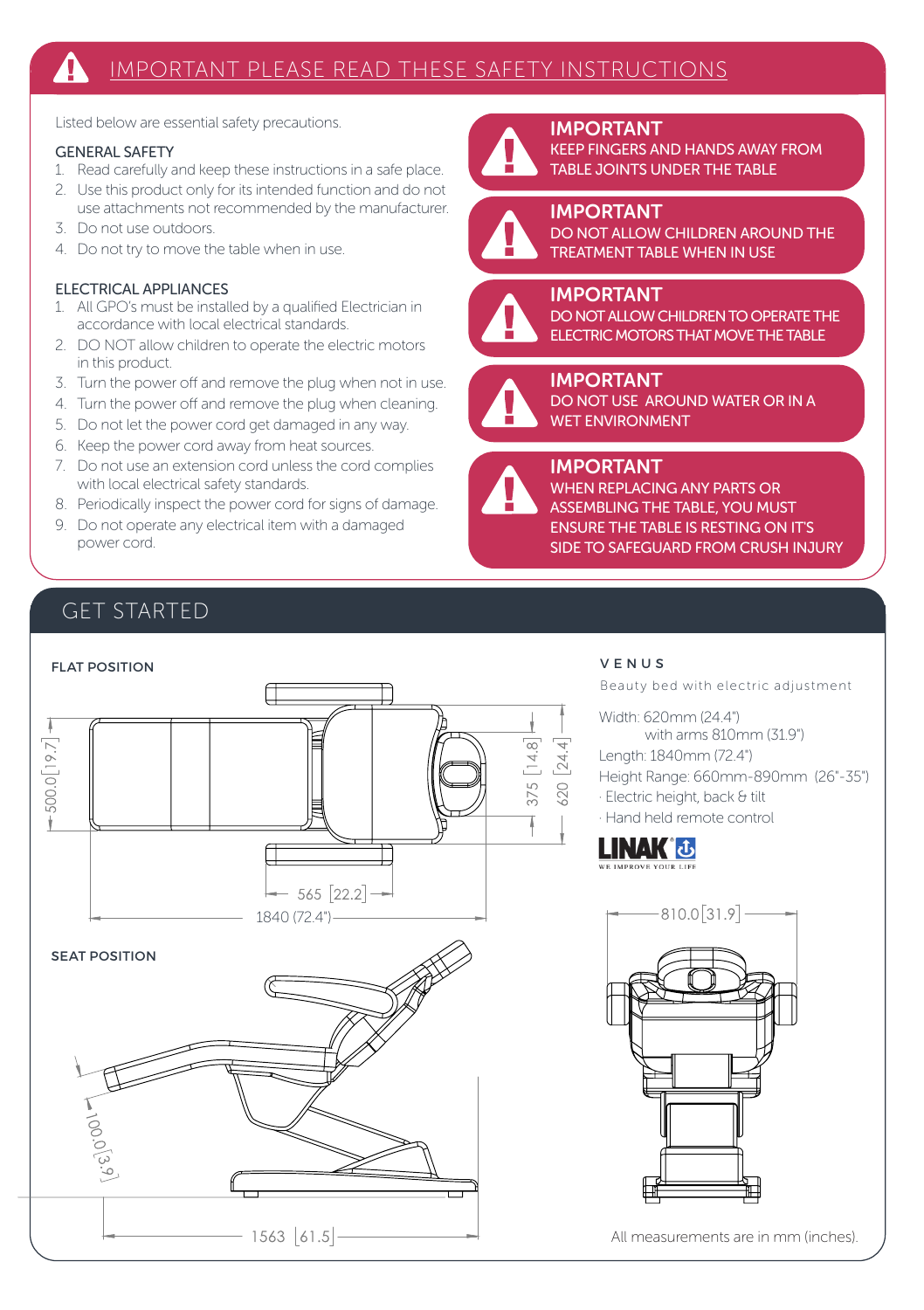## PARTS & ASSEMBLY **Example 20** OPERATION



## PARTS

- 1. Removable headrest
- 2. Headrest Slot
- 3. Nut (at the rear of the chair)
- 4. Removable armrest
- 5. Armrest slot

### **ASSEMBLY**

1. Slot the headrest pole into the slot provided (02) on the top of the chair. Tighten nut at the rear of the chair so headrest is secure (03).

2. Guide each armrest (04) with the pole/ bolt into each slot (05) on the left and right of the chair. If the armrest does not lock flat in position, please swap arms over.



## HAND REMOTE CONTROL

- 1. Back Rest up/down
- 2. Table up/down
- 3. Tilt forward/back

## FUNCTIONS



BACK ADJUSTMENT Using the hand remote control, adjust the back rest by going back and forth.



## HEIGHT ADJUSTMENT

Using the hand remote control, adjust the table height by going up or down. Minimum Height: 660mm Maximum height: 890mm



TILT ADJUSTMENT

Using the hand remote control, adjust the tilt of the bed by going forward and back.